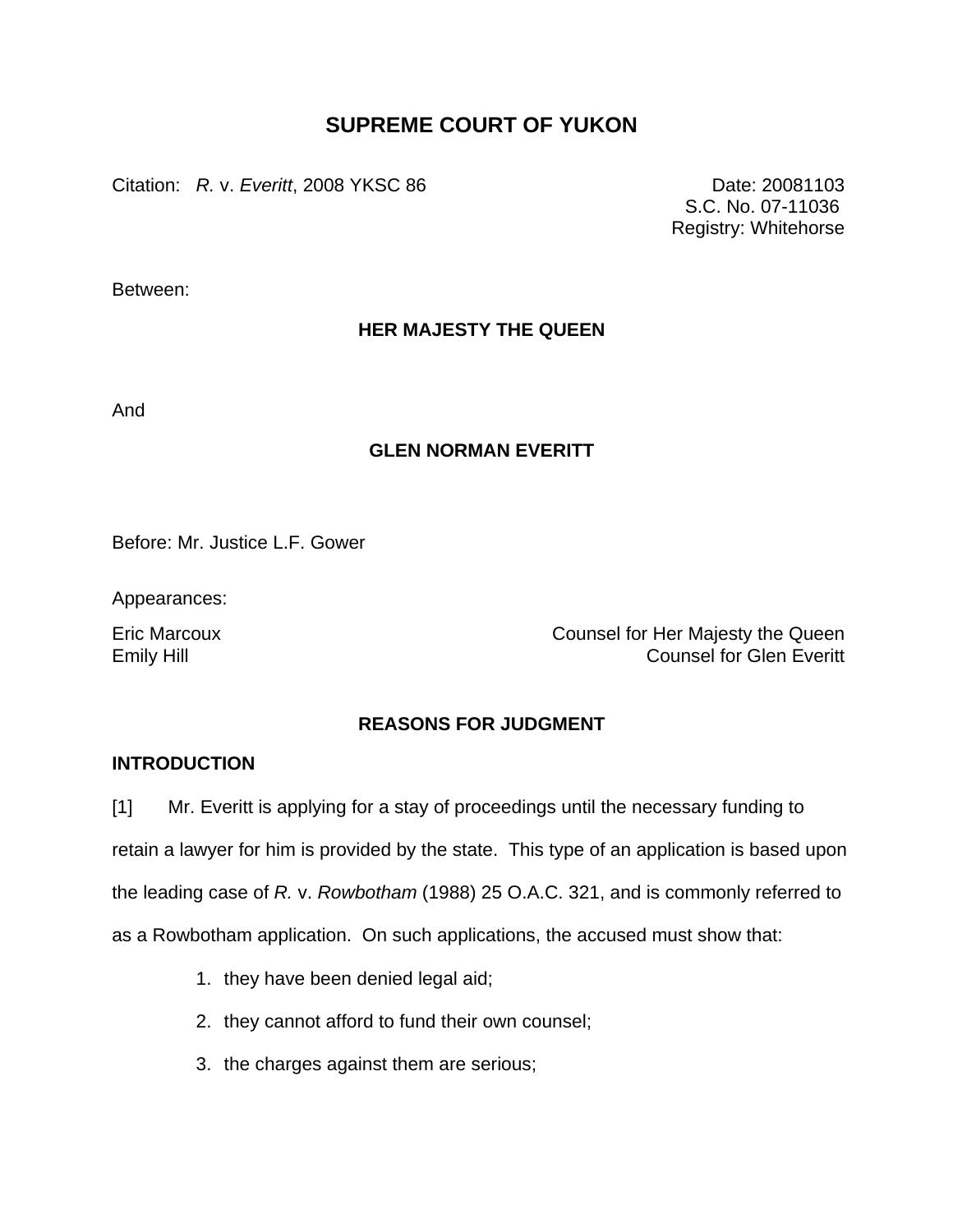4. the charges are sufficiently complex that the accused does not have the capacity to deal with them without counsel.

See also *R.* v. *Newberry*, 2003 BCSC 1620, para. 2.

[2] Mr. Everitt is charged with two counts of breach of trust by a public officer, two counts of fraud, and two counts of theft over \$5,000. The charges arise from the period of time when Mr. Everitt served as Mayor of Dawson City, between 1996 and 2004.

[3] Mr. Everitt has been denied Legal Aid and has exhausted all his appeals in that regard. However, Legal Aid provided him with counsel for the purpose of making this Rowbotham application.

[4] At the outset, Crown counsel objected that the application was premature because Mr. Everitt had not yet made his election as to the mode of trial or entered a plea. The Crown submitted that different considerations would apply to a Rowbotham application made prior to a preliminary inquiry versus one made prior to trial. I agreed that the Crown was entitled to know the case it had to meet on this application and, accordingly, sitting as a Territorial Court judge, I put Mr. Everitt to his election pursuant to s.536(2) of the *Criminal Code*. As Mr. Everitt was unsure of his election, he is deemed to have elected trial by judge and jury. I expect the information containing Mr. Everitt's charges will be returned to the Territorial Court and set down for a preliminary inquiry in due course.

[5] The specific issues on this application are:

1. Whether Mr. Everitt has met his onus in establishing that he cannot afford to fund his own counsel, and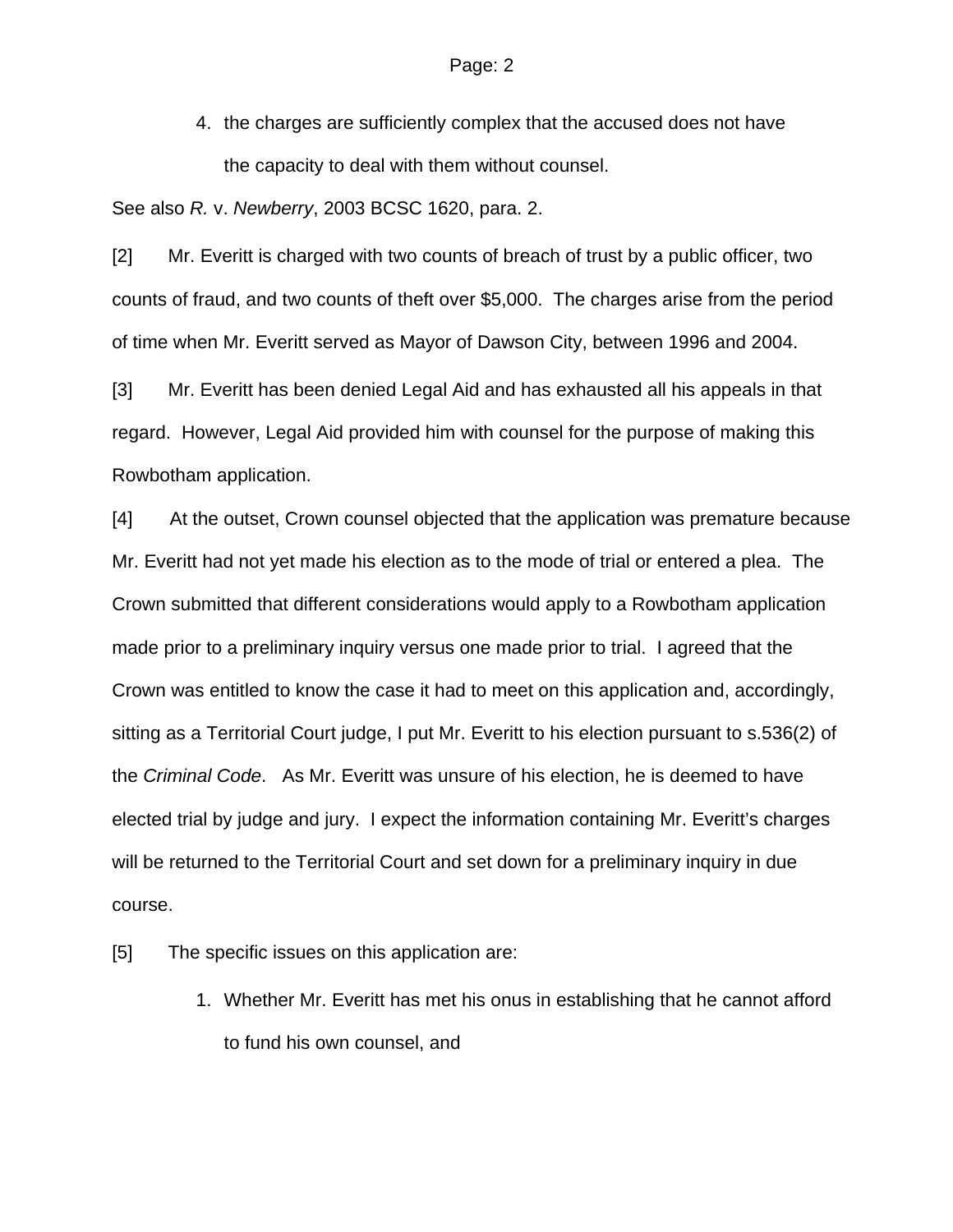2. Whether the charges are so complex that Mr. Everitt could not effectively represent himself at this stage of the proceedings.

[6] For the reasons which follow, I am dismissing the application.

### **JURISDICTION**

[7] A preliminary point was raised relating to my jurisdiction to hear this application. As a result of Mr. Everitt being deemed to have elected trial by judge and jury, ordinarily the next step with the charges would be to hold a preliminary inquiry. Mr. Everitt's counsel relies on two cases for the proposition that I have jurisdiction, sitting as a Supreme Court judge, to hear a Rowbotham an application at the preliminary inquiry stage: *Canada (Attorney General)* v. *Lewis*, [1996] Y.J. No. 119 (S.C.); and *R.* v. *Newberry*, cited above. Kroft J. in *Lewis*, at paras. 8 and 32, opined in *obiter dicta* that if the accused in that case had made his application for state-funded counsel to a judge of this Court, as opposed to the Territorial Court judge presiding at the preliminary inquiry, then this Court would have had the jurisdiction to consider the matter and grant a remedy. Similarly, in *Newberry*, Groberman J., as he then was, accepted that there may be circumstances in which a failure to have counsel at a preliminary inquiry can constitute a breach of *Charter* rights (para.4).

[8] Crown counsel does not submit that I have no jurisdiction to hear this application at the preliminary inquiry stage, but rather says that there is no basis for *Charter* relief under s. 24(1), since Mr. Everitt cannot establish that any of his *Charter* rights would be breached if he is forced to proceed with the preliminary inquiry without counsel. In particular, the Crown says that s. 7 of the *Charter* can have no application, since it deals with the accused's right to life, liberty and security of the person, none of which are at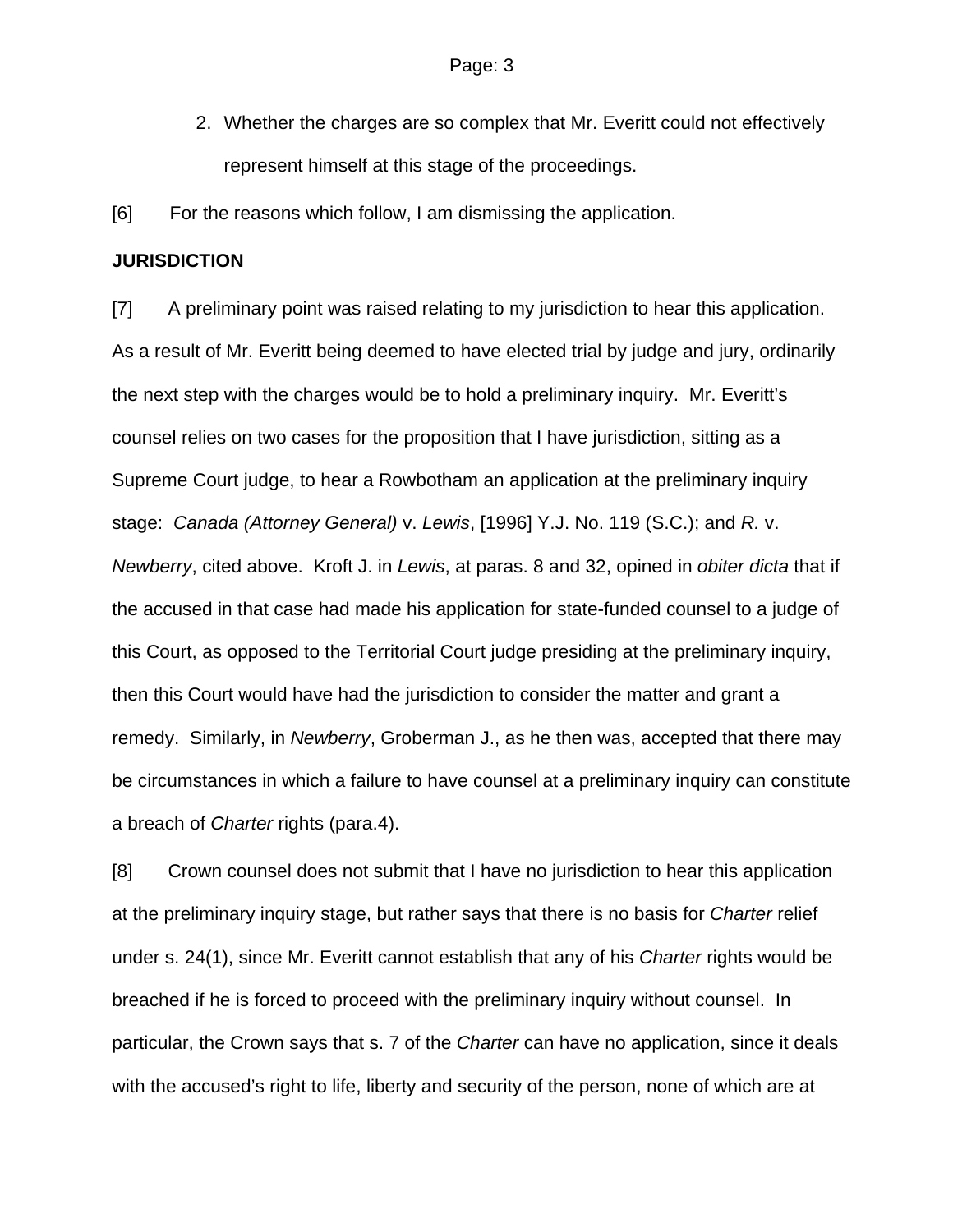issue in a preliminary inquiry. Further, submits the Crown, s. 11(d) of the *Charter* does not apply because it speaks about an accused being "proven guilty…in a fair…hearing", and Mr. Everitt cannot be "proven guilty" following a preliminary inquiry. Crown counsel also submits that neither Kroft J. nor Groberman J. specifically discussed which of the *Charter* rights of an accused at a preliminary inquiry might be breached by requiring that person to proceed without counsel.

[9] In *Lewis*, Kroft J. stated at para. 13:

"A preliminary hearing is not a trial. It is a very specific statutory procedure designed to "discover" the basic facts upon which a charge is laid and to determine if there is sufficient evidence to warrant a trial before a court, that is sufficient evidence upon which a judge or jury properly instructed could convict. The outcome of the preliminary inquiry does not resolve the rights of an accused. There can be no conviction or acquittal. There is no kind of sanction or remedy that it can impose. The only powers of the justice or judge presiding are circumscribed by the Code. Quite overwhelmingly the authorities in this country have continued to reinforce the proposition that the justice or judge presiding at a preliminary inquiry cannot order a stay of proceedings or make other orders even to prevent an abuse of the inquiries' own powers…" (my emphasis)

[10] In *Newberry*, Groberman J. stated, at paras. 13 to 15, that an accused at a preliminary inquiry is not facing any greater penalty than that the matter may be sent on to trial. Consequently, he said "…it is not clear to me that any real detriment is likely to accrue to the accused as a result of a failure to have counsel at the preliminary inquiry stage…" (my emphasis)

[11] Given the absence of any objection by the Crown to my jurisdiction to hear this application, I have proceeded on the assumption that I have jurisdiction. In any event, as a result of finding against Mr. Everitt on the merits of the application, the point seems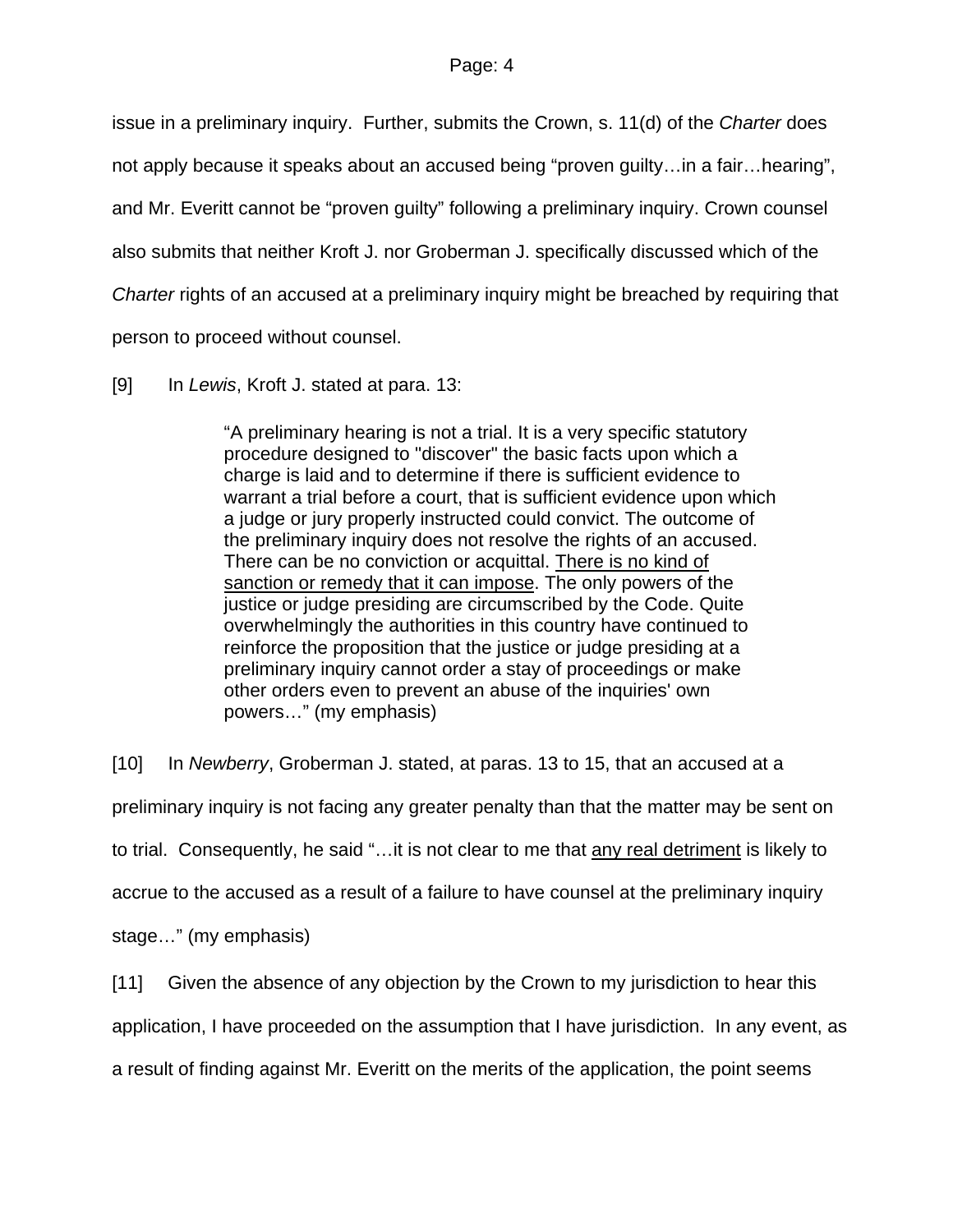moot. However, before moving on, I would simply make a couple of comments. First, a justice presiding at a preliminary inquiry does have the authority to "discharge" an accused on one or more counts, if in the justice's opinion there is no evidence on which a reasonable jury, properly instructed, could convict: s. 548(1)(b) of the *Criminal Code*. This may be viewed as a form of "remedy" in a case where there is insufficient evidence to put the accused on trial for the offence charged. Alternatively, a justice at a preliminary inquiry may order the accused to stand trial if there is sufficient evidence for the offence charged "or any other indictable offence in respect of the same transaction": s. 548(1)(a). Thus, an accused may find that they are facing further and different charges following the completion of a preliminary inquiry than they faced at the outset. That, in turn, could theoretically lead to a review of the accused's bail status and, if previously released on process, might result in pre-trial incarceration. Those consequences could be considered both a "real detriment" to the accused and one which affects his "liberty" interest under s. 7 of the *Charter*.

## **LAW**

[12] The onus on the applicant in these applications is a very heavy one. *Rowbotham* decided that a trial judge confronted with "an exceptional case" in "rare circumstances" may stay the proceedings until the accused is provided the necessary funding to retain counsel:

- where legal aid has been refused;
- where representation of the accused by counsel is essential to a fair trial; and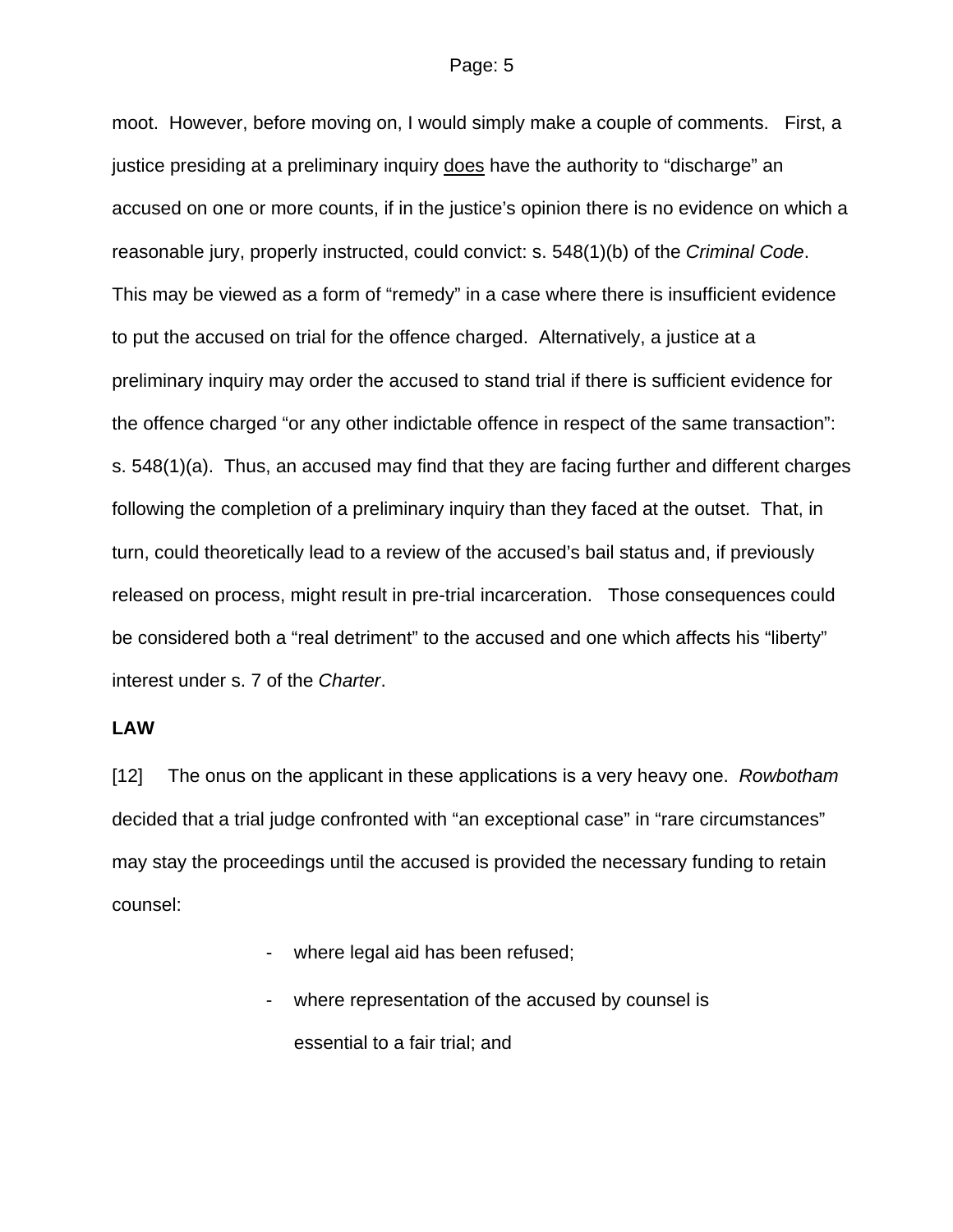- where the judge is satisfied that the accused lacks the means to employ counsel

[13] Stromberg-Stein J. in *R.* v. *Malik*, 2003 BCSC 1439, thoroughly canvassed the principles applicable to Rowbotham applications at paras. 22 and 23, citing throughout the applicable case law. Paraphrasing from her judgment in a more summary form, I note the following principles are applicable to the current application:

- 1. There is a very heavy evidentiary burden on the applicant to demonstrate that all of the *Rowbotham* criteria have been satisfied on a balance of probabilities.
- 2. The issue is whether the accused is entitled to a remedy under s. 24(1) of the *Charter* based upon his constitutional right to a "fair hearing" under s. 11(d) of the *Charter.*
- 3. The test is not whether the accused receives a "perfect trial", nor does it involve removing "all risk" of an unfair trial.
- 4. There are three factors to consider:
	- a) the seriousness of the interest at issue;
	- b) the length and complexity of the proceedings; and,
	- c) the ability of the applicant to participate alone and effectively.
- 5. The applicant's financial circumstances must be extraordinary. Difficult circumstances are not enough.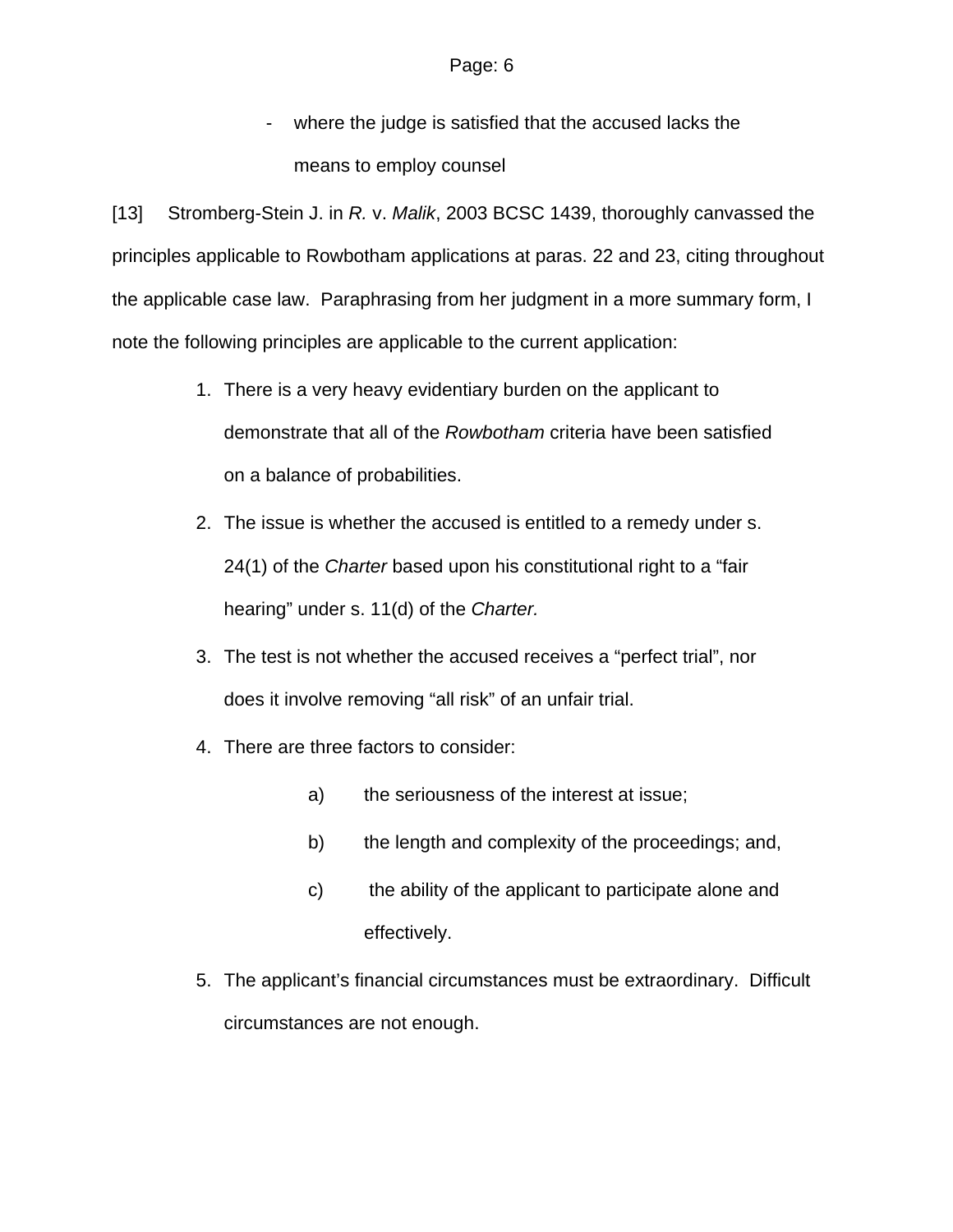- 6. Applicants must provide detailed evidence of their financial circumstances and attempts to obtain legal representation. In particular, the applicant must make efforts to:
	- a) save money;
	- b) borrow money, including efforts to borrow from children or family members;
	- c) obtain additional employment, if already employed; and
	- d) look for counsel willing to work at legal aid rates.
- 7. The applicant must show either that he has no assets which can be utilized or that every effort has been made to utilize what assets are available to raise funds. See also *Italy* v. *Seifert*, 2003 BCSC 351, at paras. 12-22.
- 8. Applicants must be prudent with their expenses and show foresight in planning their financial affairs to enable the financing of counsel.
- 9. The inquiry into the applicant's financial circumstances will go back at least to the time the charges were laid.
- 10. The income and assets of a spouse are relevant considerations.
- 11. It is also relevant to inquire whether the applicant has children or other relatives in order to assess:
	- a) his financial responsibilities to his family; and,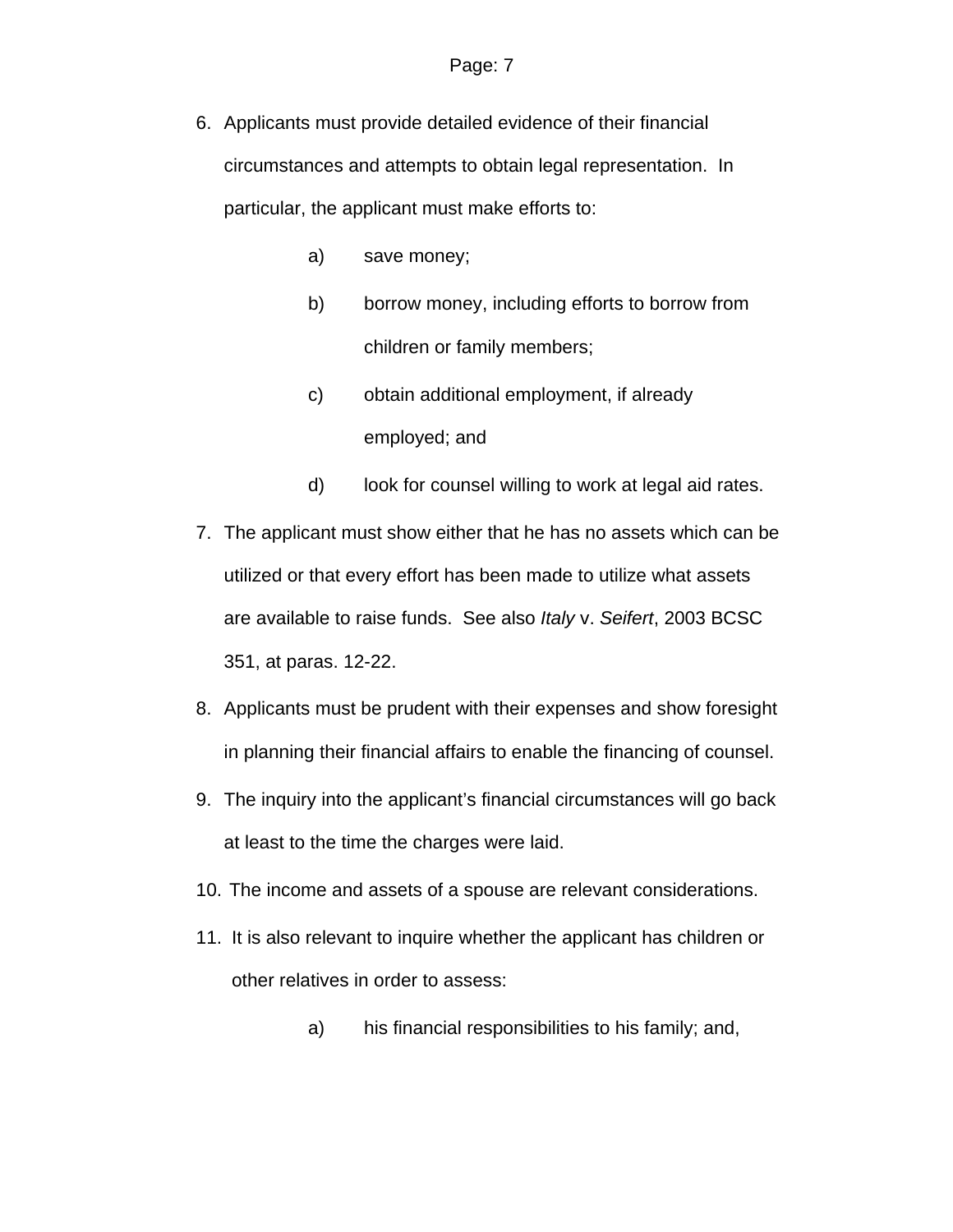b) to determine whether he might be able to obtain assistance from those people.

[14] There may be circumstances in which failure to have counsel at a preliminary inquiry can constitute a breach of *Charter* rights. However, a preliminary inquiry is not a trial. The outcome of a preliminary inquiry does not resolve the rights of an accused. There can be no conviction or acquittal. The court presiding over a preliminary inquiry principally decides whether to order the accused to stand trial or not and on which charges. Therefore, an accused does not face the same jeopardy from the outcome of the preliminary inquiry as they do at trial: see *Newberry*, at para. 4, and *Lewis*, at para. 13.

### **ANALYSIS**

### **The applicant's financial situation**

[15] Mr. Everitt filed an affidavit in support of his application. He also provided further evidence during cross-examination by the Crown on that affidavit. His evidence is that he is employed full-time by the Tr'ondek Hwech'in First Nation, managing their automotive requirements and their plumbing and heating services. He has had that employment since April 2008. Prior to that he was employed by the First Nation as a Youth Worker from 2004. He deposed that his current net income is \$1,150 every two weeks for a total of \$27,600 annually. However, a recent pay statement attached as an exhibit to Mr. Everitt's affidavit indicates his "net pay" for a two week pay period was \$1,181.36. That amount divided by two is \$590.68 per week which, multiplied by 52 weeks per year, translates into a net annual income of \$30,715.36.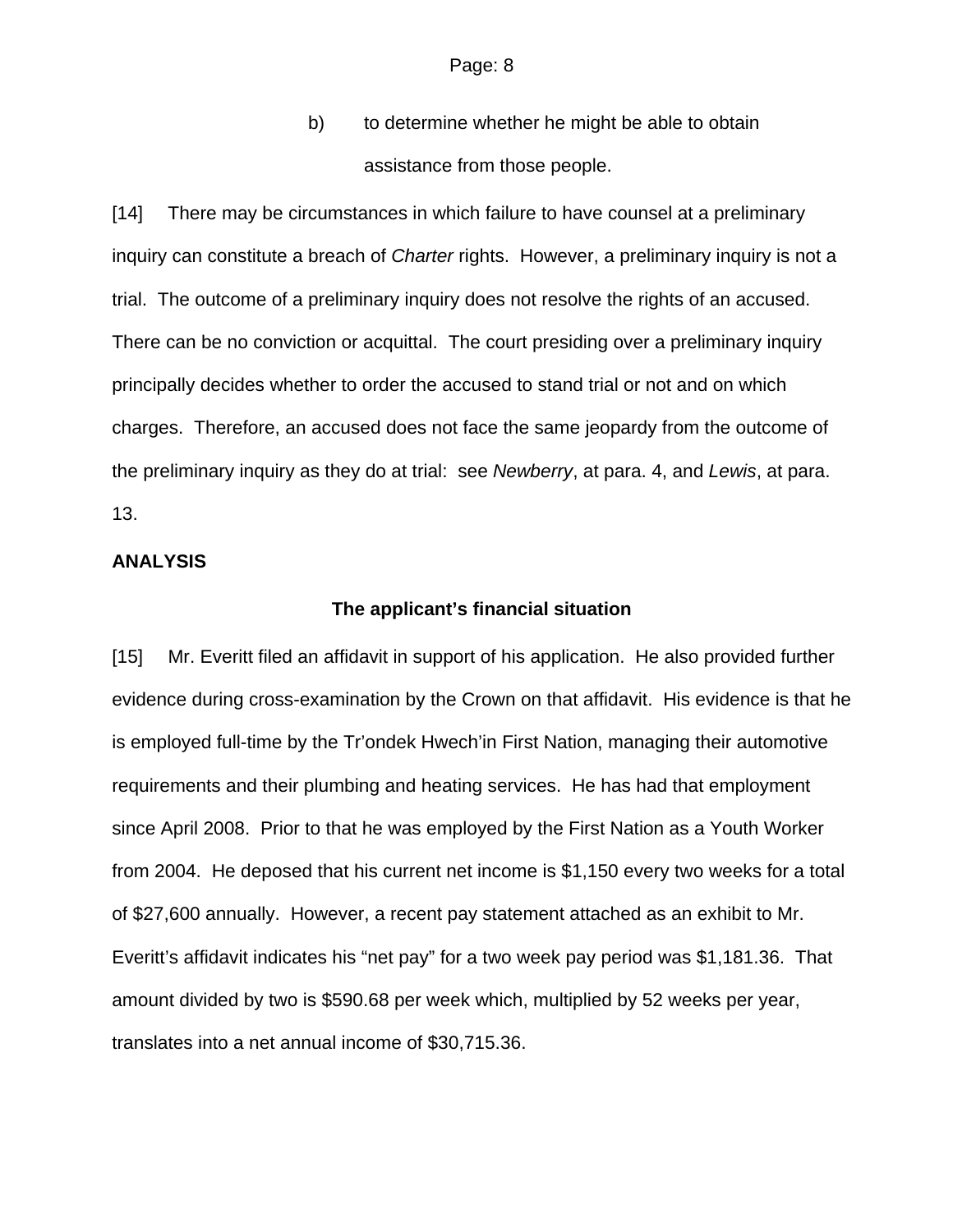[16] Mr. Everitt also deposed that his wife's net annual income is approximately \$36,000. Therefore, the couple's combined net annual income is approximately \$66,715.36.

[17] In total, the Everitts have six children and seven grandchildren. Mr. Everitt and his wife live with their three youngest children, aged 19, 17 and 12. The 19 year old is in the process of moving out. However, Mr. Everitt's oldest son, aged 32, also periodically lives in the family home and occasionally requires financial assistance, as he is unable to support himself on a regular basis.

[18] Mr. Everitt's eldest daughter, aged 33, also lives in Dawson City and has three children residing with her in her own home, three houses away from the Everitt family home. Mr. Everitt and his wife often assist this child financially and have her children over for meals and sleep-overs.

[19] As well, Mr. Everitt and his wife periodically allow troubled youth in Dawson City to sleep-over at the family home and share meals with them.

[20] The tenor of the case law is that applicants for a Rowbotham order must be prudent with their expenses and show foresight in the planning of their financial affairs in order to be able to hire a lawyer on their own, if possible. Further, the inquiry into the applicant's financial circumstances must go back at least to the time the charges were laid, in this case in mid-August 2007. Since then, a full 13 months have passed, and the preliminary inquiry has yet to be scheduled.

[21] Going further back in time, Mr. Everitt received a letter from the trustee of the City of Dawson at the end of August 2005 alleging that, during his term as Mayor of the City of Dawson (1996 to 2004), he received improper payments from the City in the amount of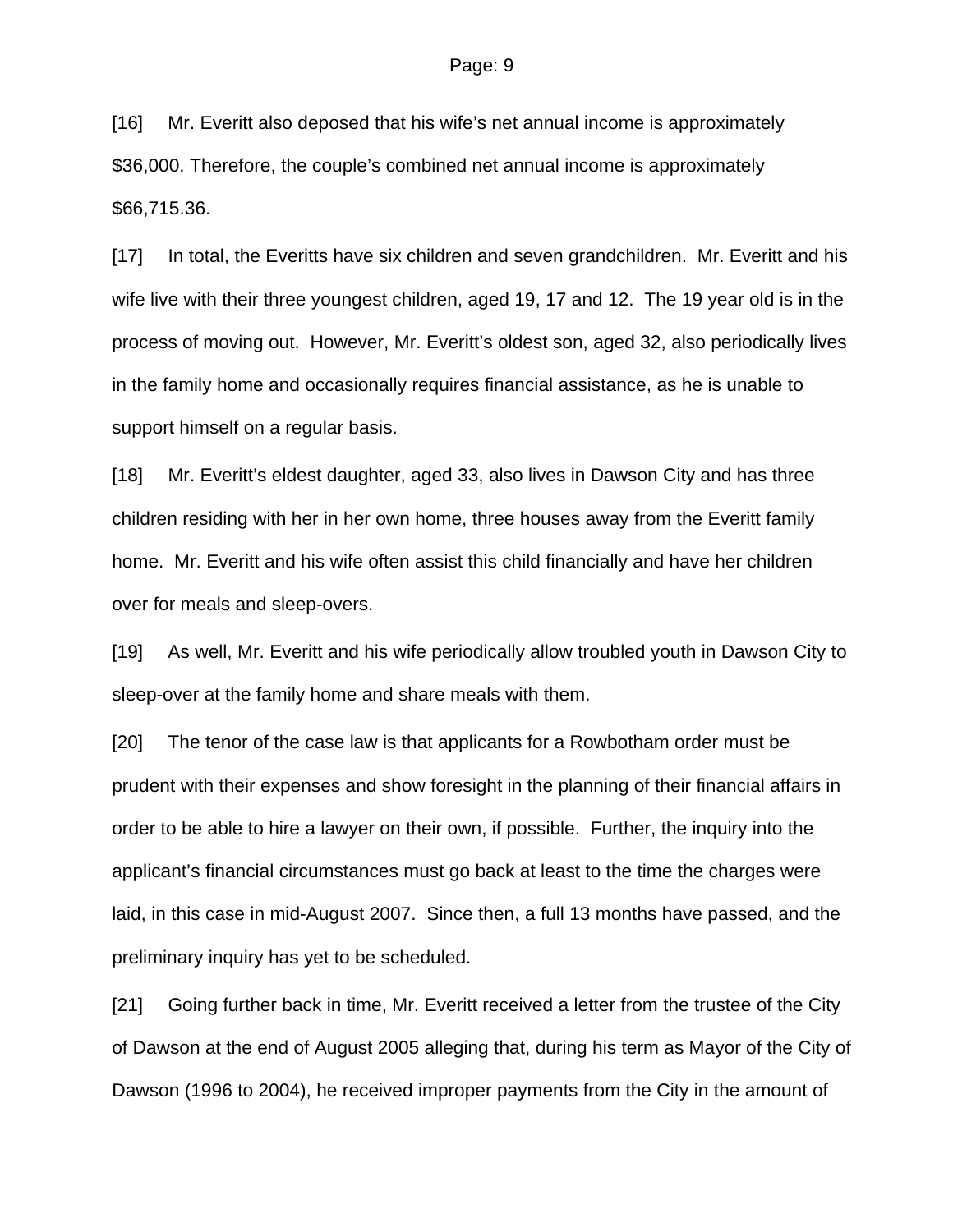\$107,608.69, as itemized in a Report of Forensic Audit and Financial Review of the City of Dawson, dated March 16, 2005. The trustee informed Mr. Everitt that he intended to take all necessary steps to recover those public funds and that if the matter was not resolved, he would be instructing legal counsel to commence proceedings for what he alleged was "an abuse of public office". As a result of receiving that letter, Mr. Everitt borrowed \$5,000 from his brother-in-law and retained a Whitehorse lawyer, Gary Whittle, to represent him. Over the next number of months, Mr. Everitt deposed that he spoke with Mr. Whittle about preparing a response to the trustee's letter. In cross-examination, Mr. Everitt testified that Mr. Whittle had advised him to start building up a "war chest" of least \$20,000 in order to pay for his legal fees, in the event he was charged in the future and the matter went to trial. Thus, it is clear from this testimony that Mr. Everitt was aware of the possibility of criminal charges as a result of the trustee's allegations. Indeed, he confirmed this in his affidavit, where he said that he instructed Mr. Whittle to close his file in January 2006 "since the government had not taken any steps to charge me or sue me."

[22] Mr. Everitt's counsel on this application submitted that I should not go back to the date of the trustee's letter in August 2005 as the start of the time when Mr. Everitt should have begun planning his financial affairs in order to retain counsel to defend himself, because no steps had been taken to confirm whether the trustee was pursing a law suit or criminal charges. I disagree with this submission. The alleged misappropriation of funds was widely reported in the Yukon media at the time and was for a significant sum of money. Further, Mr. Everitt had been put on notice that the trustee was intent on recovering those funds through legal action. Mr. Everitt himself admits that he feared the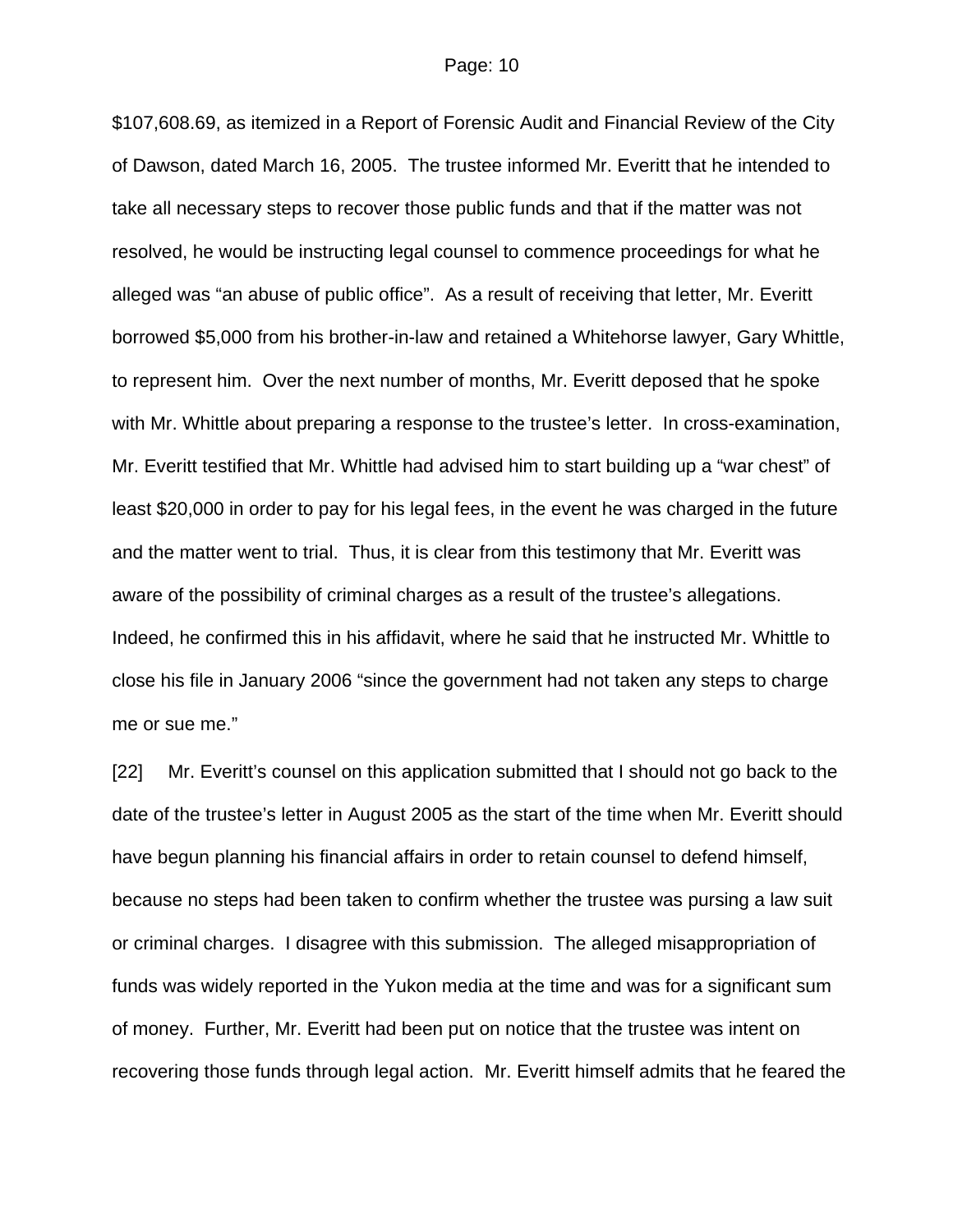possibility of criminal charges also being laid as a result of these allegations. Indeed, he discussed that very possibility with his lawyer in 2005 and received advice to begin saving money for a possible trial. It would appear that, despite all these circumstances, Mr. Everitt took few, if any, steps to begin preparing his financial affairs in order to meet the trustee's allegations. If he simply assumed nothing was going to come of the matter because no obvious steps were being taken, then that was an imprudent assumption. I would think it likely that a simple inquiry with the City's trustee, the R.C.M.P., or the Crown's office would have resulted in confirmation that an investigation was ongoing.

[23] Even after the charges were laid in August 2007, Mr. Everitt's attempts to retain legal counsel were limited to a few phone calls to various lawyers in Whitehorse. Some were apparently unable to act because of a conflict of interest. One said that they would require an initial retainer of \$10,000 in order to review the voluminous disclosure of particulars before quoting a fee for the trial. Another lawyer with whom Mr. Everitt spoke over the telephone did not provide an estimate of legal fees, other than to indicate generally that it was going to cost him "a lot of money". There is no further evidence from Mr. Everitt that he made any arrangements or inquires with other lawyers to get more detailed estimates of what it might cost to represent him in defence of the criminal charges. In that regard, Mr. Everitt has failed to meet the requirement in the case law that an applicant for a Rowbotham order must look for counsel willing to work at legal aid rates: *R.* v. *Malik*, cited above, at para. 22.

[24] I am satisfied that it is reasonable to expect that Mr. Everitt should have begun planning his financial affairs in order to defend against the trustee's allegations soon after receiving the letter at the end of August 2005. Allowing that he would have required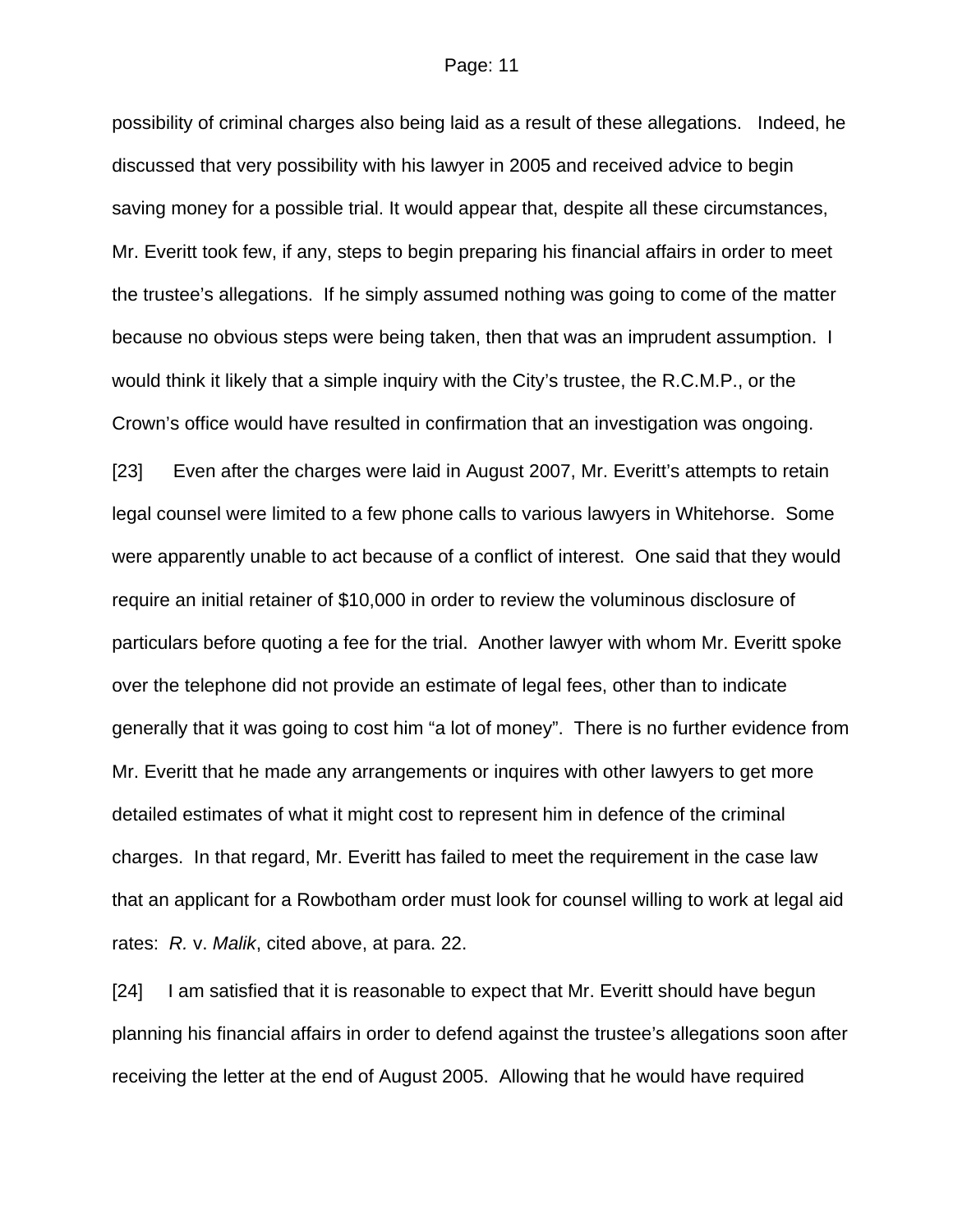some time to arrange and meet with counsel, as he did do with Mr. Whittle, I conclude that Mr. Everitt ought to have begun saving for his defence, be it in a civil or criminal law context, in approximately January 2006, which is about 34 months ago to date. That is a significant period of time, and the preliminary inquiry has not even been scheduled yet. Even if Mr. Everitt was only able to save a modest sum of money each month, to date it would translate into several thousand dollars, which would very likely be sufficient to retain counsel, as the following analysis will show.

[25] Mr. Everitt drives a 2004 Toyota Tundra pickup truck, which he said he acquired because of his previous employment as Mayor, which took him away from Dawson City on business quite regularly. He deposed in his affidavit that the vehicle is "worth approximately \$25,000" at "present market value". However, somewhat inconsistently, in cross-examination he testified that the "book value" is less than the amount of the outstanding loan on the truck, which is about \$18,900. Accordingly, Mr. Everitt said that he has been unsuccessful in trying to sell the truck, despite two efforts to do so about a year ago and, again, about 3 months ago, although he conceded that his efforts to advertise the sale of his vehicle were limited to the Dawson City area. He also said that he has tried to return the truck to the Toyota dealer without success.

[26] In addition, Mr. Everitt deposed that his wife drives a 2006 Toyota RAV4, also worth about \$25,000 at present market value. His wife owes about \$18,000 on that vehicle. Mr. Everitt provided no evidence of any attempt, or indeed any intention, to sell that vehicle in order to reduce the family's monthly expenses. The combined amount for the monthly payments on both vehicles is \$1,260.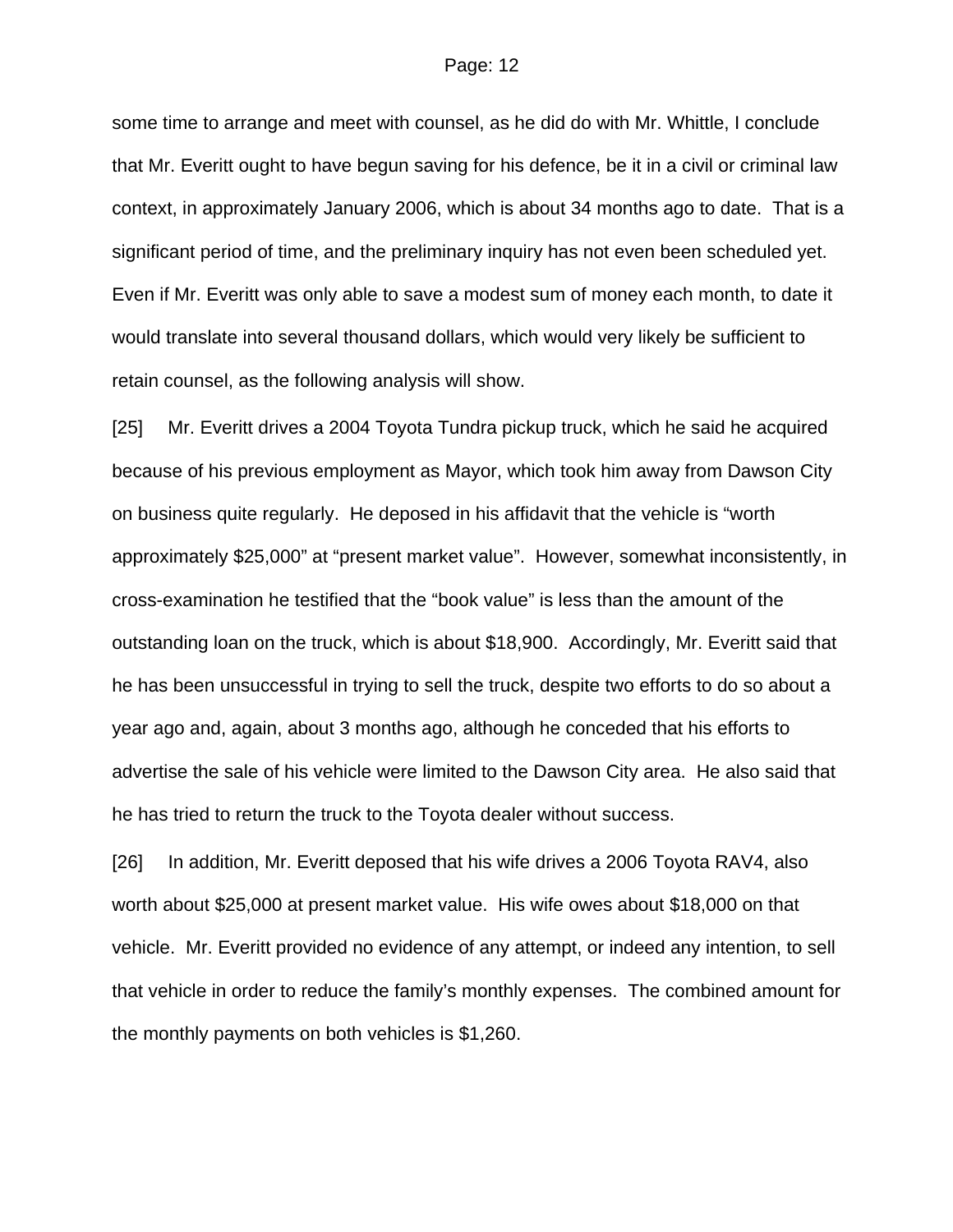[27] The case law requires that an applicant for a Rowbotham order must exhaust all efforts to utilize assets in order to raise funds for the costs of a lawyer. In my view, Mr. Everitt has fallen short in that regard. First of all, it was only in cross-examination that Mr. Everitt testified that the reason he has been unable to sell his vehicle to date is because the book value is below the amount he owes on it. If that is truly the case, I would have expected Mr. Everitt to be more careful in addressing this important fact in his affidavit. Secondly, although there is no evidence of when Mrs. Everitt purchased her vehicle, likely the earliest she could have done so would have been the fall of 2005, given that it is a 2006 model. Mr. Everitt testified that she used some pay equity from her previous employer for the purchase, although a good portion of the price was apparently financed. That would have been around the time Mr. Everitt was aware of the City trustee's intention to pursue legal action for recovery of the allegedly misappropriated funds. In my view, that money could have been saved for Mr. Everitt's legal defence, or alternatively, used to buy a cheaper vehicle without the necessity for financing. Lastly, even if the couple decided to hold on to Mrs. Everitt's present vehicle, Mr. Everitt could have acted with more diligence in attempting to sell his own vehicle. Even selling the Tundra at a loss would have saved the couple money over the longer term. If they were only making payments on one vehicle, that would likely have resulted in a potential saving of about \$600 per month, which over the last 34 months, might have generated total savings in excess of \$20,000.

[28] Further, Mr. Everitt and his wife bought a Skidoo snow machine for their 19 year old son as a gift for graduating from high school. Little was said about that in Mr. Everitt's affidavit, however on cross-examination he testified that this was purchased as a new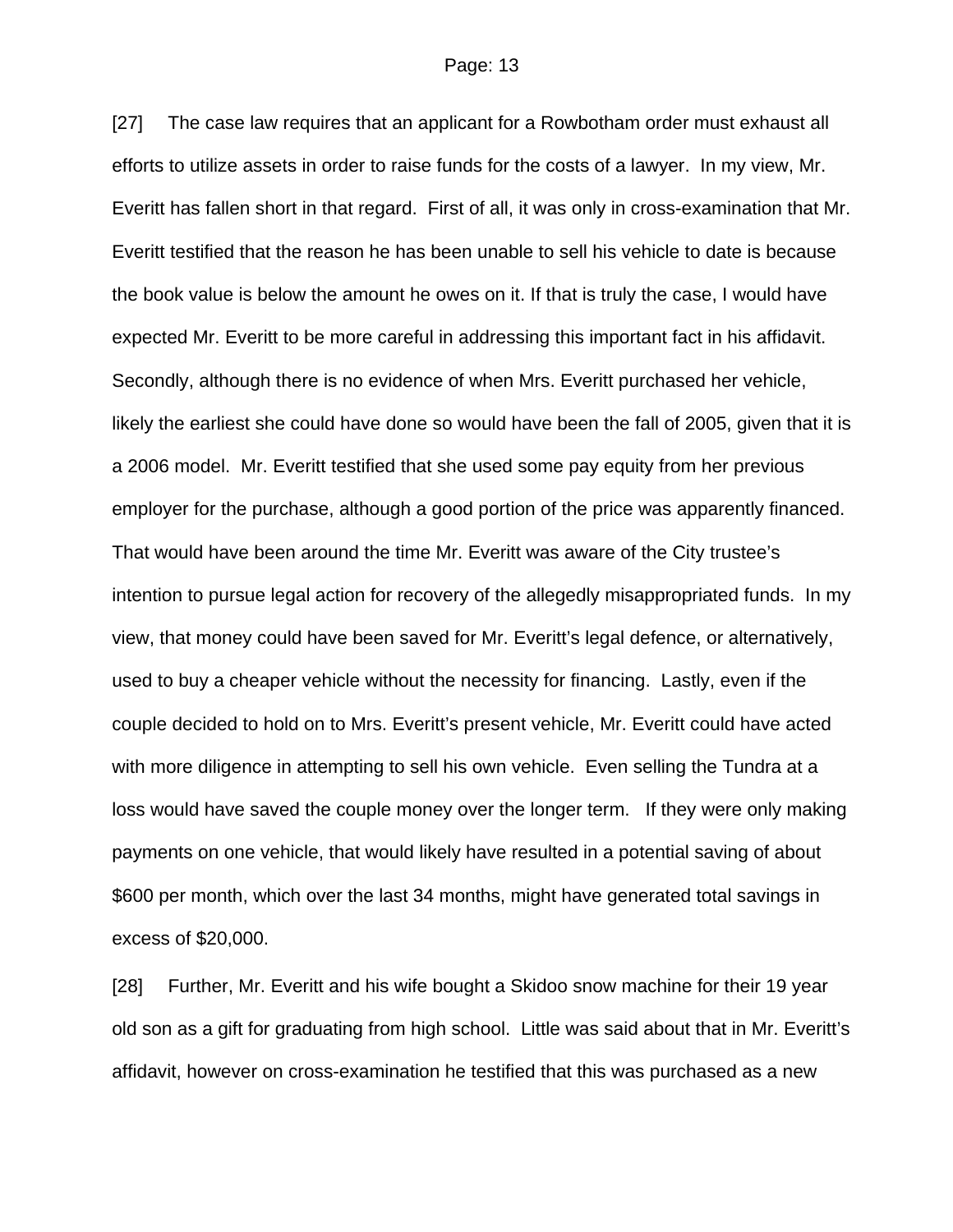machine in 2007 for a cost of approximately \$9,000. He and his wife are currently making the payments on the machine at \$208 per month. He testified that he has not considered selling it because it was a graduation present. However, he also described the Skidoo as the "family" snow machine. There was no evidence as to when the snow machine was purchased in 2007. Had he done so in early 2007, that was again at a time when he was aware of the threat of legal action by the City's trustee and the possibility of criminal charges. If it was purchased in the fall of 2007, then that was after the charges had been laid. Had Mr. Everitt given greater priority to the need to save for legal fees and not made that purchase, he might have been able to save about \$2,000 to date, and this is a conservative estimate.

[29] I agree with Crown counsel that Mr. Everitt appears to have made certain lifestyle choices which have a cost associated with them. Indeed, Mr. Everitt concedes, through his counsel, that some of his family's monthly expenses are "extras" for such things as satellite T.V. and a personal cell phone for Mr. Everitt (he already has one provided by his employer). However, I do not intend to get into an overly detailed examination of these expenses. Rather, it is sufficient for present purposes to focus on a few items where substantial savings might have been made.

[30] Mr. Everitt claims that the family's monthly bill for groceries and household supplies is \$2,300. While I appreciate that the cost of living in Dawson City is higher than that in Whitehorse, this amount still seems inordinately high for a household of five full time residents, and even more so for a family of four (once the 19 year old moves out). It is not unusual to expect Mr. Everitt and his wife to periodically extend their hospitality to their children and grandchildren living outside the family home. However, their choice to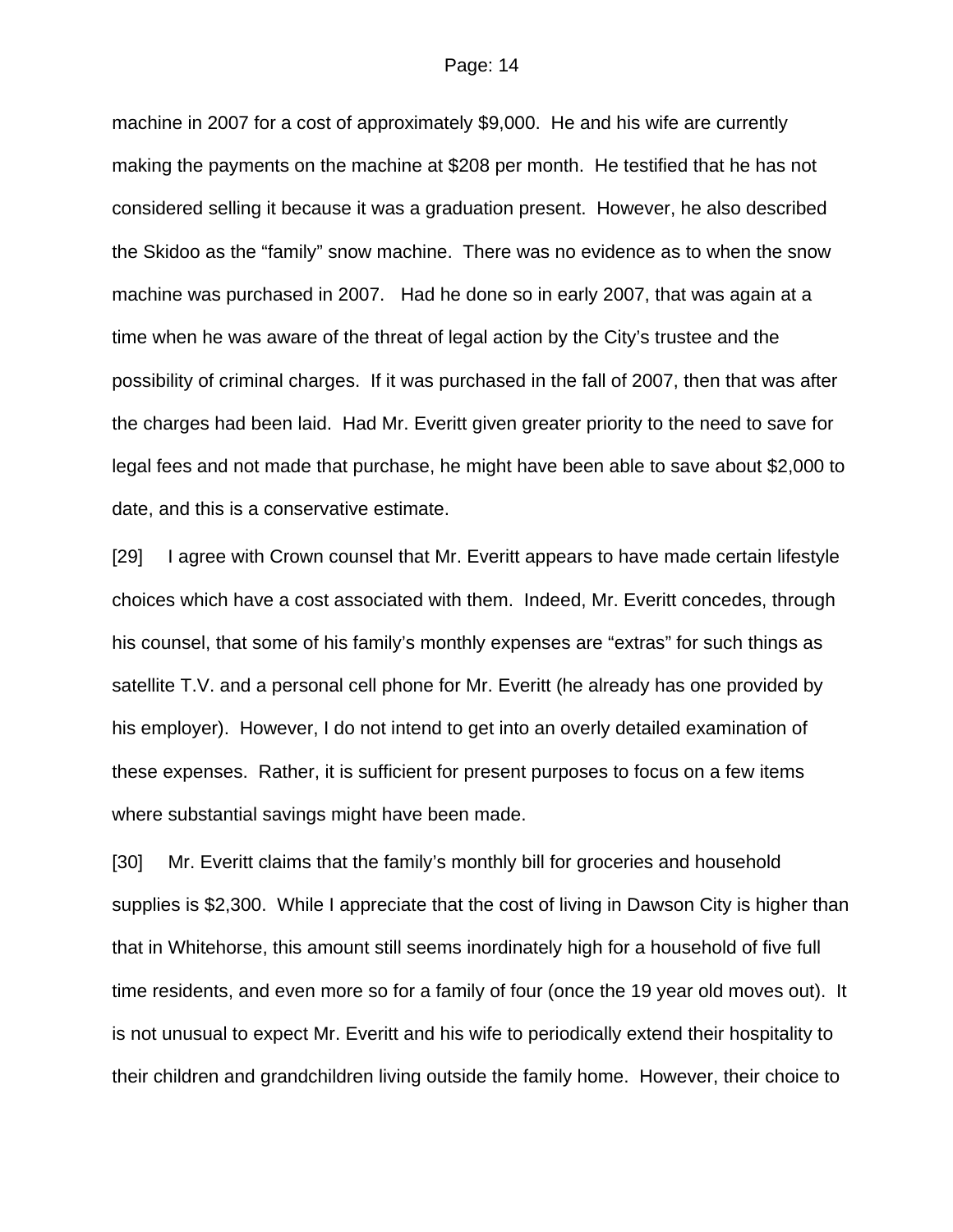house and feed other youth in the community, sometimes for days at a time, while commendable, would seem to have had an impact on the family's finances.

[31] If Mr. Everitt gave greater priority to saving for a lawyer and, until his charges are dealt with, declined to offer his hospitality to needy youth in Dawson City, it is reasonable to assume that he would, even conservatively, have reduced his monthly food bill by \$100 or more. That would translate into a savings of \$3,400 to date, and an even larger sum by the date of the preliminary inquiry.

[32] Mr. Everitt also claims that he has monthly expenses of \$600 for vehicle insurance and registration. In cross-examination, he confirmed that this is for his vehicle, his wife's vehicle, the motor home, the snow machine and a car belonging to his 19 year old son, whom I noted earlier is currently in the process of moving out of the family home. If Mr. Everitt had taken steps to sell either his pickup or the vehicle owned by his wife, the Skidoo and the motor home, the monthly cost of his insurance and registration would presumably have been significantly reduced. Further, as a Rowbotham applicant, I would suggest that he is being overly generous in volunteering to pay for the insurance on the vehicle belonging to his 19 year old son, when that child is seemingly no longer dependant on him. If the monthly expense in this area was reduced by half to \$300, then in the intervening 34 months, Mr. Everitt might have saved as much as \$10,200. Even allowing for the fact that Mrs. Everitt's vehicle and the Skidoo were likely purchased more recently than 34 months ago, and reducing that estimate by half, the savings would still be about \$5,000.

[33] Finally, with respect to Mr. Everitt's monthly expenses, he claims to pay \$140 per month for cigarettes. He testified that he has tried to quit smoking, but has been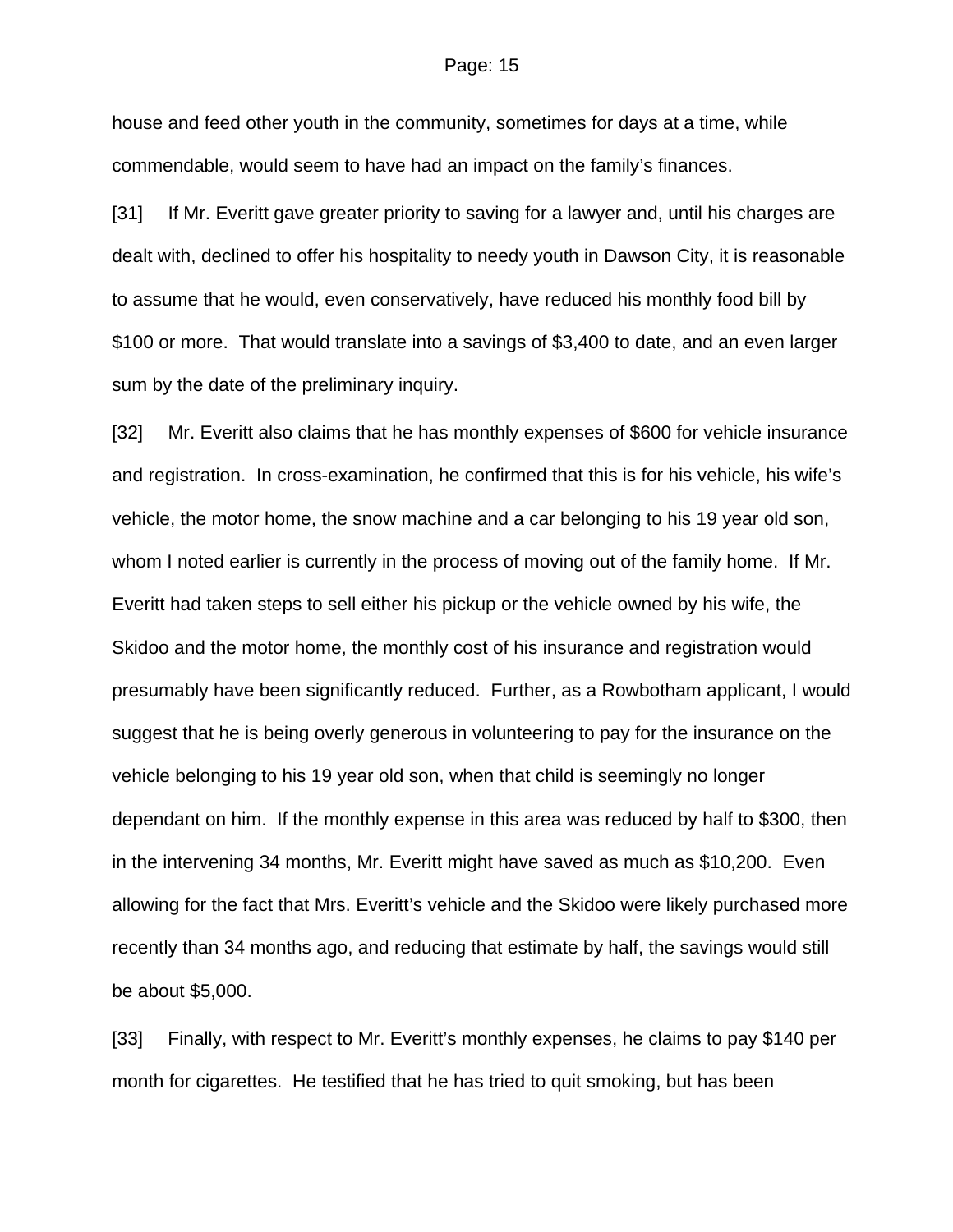unsuccessful. While I acknowledge this may be an addiction which is difficult to resolve, had he made a greater effort in that regard, he might have benefited both his health and his bank account to the tune of approximately \$4,700 to date.

[34] The case law also requires that a Rowbotham applicant must make efforts to borrow the money for legal fees, including, if necessary, from other family members. In this case, Mr. Everitt candidly concedes that he has never approached a bank to discuss borrowing money for this purpose. His explanation is that he assumed, because his present monthly expenses regularly exceed the family's monthly income, that he would not be eligible for a loan. However, following my analysis above, if Mr. Everitt had been more prudent in his financial planning in anticipation of having to pay for a lawyer to defend himself, his monthly financial budget might have looked significantly different and much more favourable for the purposes of obtaining financing from a bank.

[35] In addition, Mr. Everitt testified that his 28 year old son is a journeyman carpenter with Parks Canada in Dawson City. He described the son as being married with two children and said that he "does well for himself". Yet, Mr. Everitt hasn't approached his son for a loan to put towards his legal fees.

[36] Lastly, with respect to this issue, the law requires a Rowbotham applicant, if they are already employed, to make efforts to obtain additional employment to raise the necessary funds for a lawyer. Mr. Everitt testified that he works five days a week, but has chosen not to pursue additional weekend employment, as he prefers to spend that time with his family. Once again, his motivation is understandable, but it runs counter to the expectation that a Rowbotham applicant take all reasonable steps to try and raise the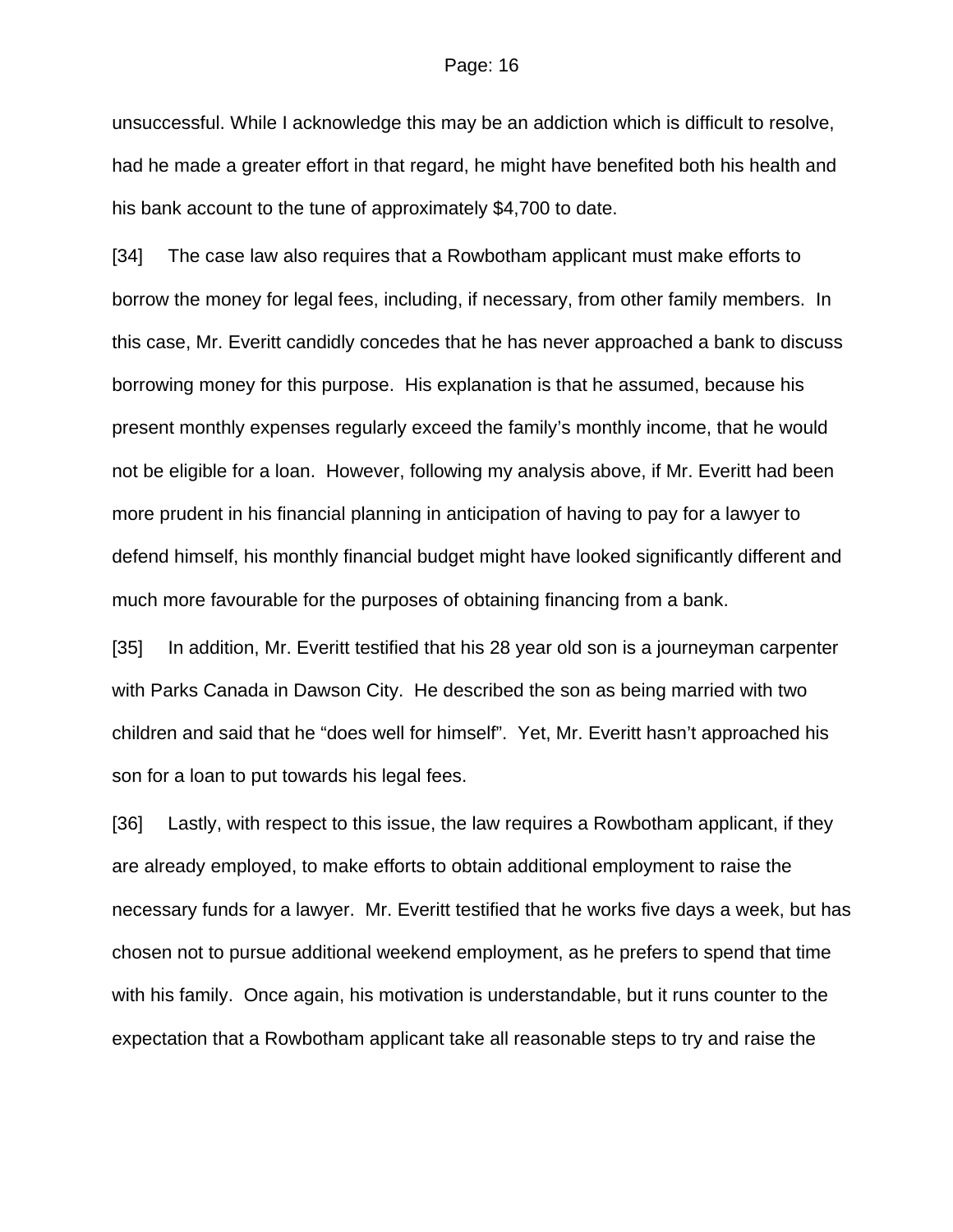necessary funds, before asking the Court to make an order which could result in the state having to pay for their legal fees.

## **The complexity of the matter**

[37] In addition to an assessment of the accused's finances, the other general issue on a Rowbotham application is whether it is essential for the accused to be represented at this stage of the proceedings. That, in turn, requires consideration of the:

1. seriousness of the charge(s);

2. the length and complexity of the proceedings; and

3. the ability of the applicant to participate effectively without counsel.

On this last point, the court must also have in mind the duty of the presiding judge to assist an unrepresented litigant: *Italy* v. *Seifert*, cited above, para. 45.

[38] There is no dispute that the charges facing Mr. Everitt are serious. They involve two charges of breach of trust by a public officer, two charges of fraud, and two charges of theft over \$5,000. Mr. Everitt's counsel has filed case law to indicate that the range of jail sentences which might be imposed for such offences is from about 12 months to more than 24 months.

[39] Crown counsel estimates that the preliminary inquiry will take three to five days. I would not characterize that as an overly lengthy proceeding.

[40] Mr. Everitt's counsel on this application says the charges are complex, at least with respect to the legal elements of the offences. I accept that submission as far as it goes, however I have concerns about whether the factual aspects of the charges are as complex as Mr. Everitt suggests.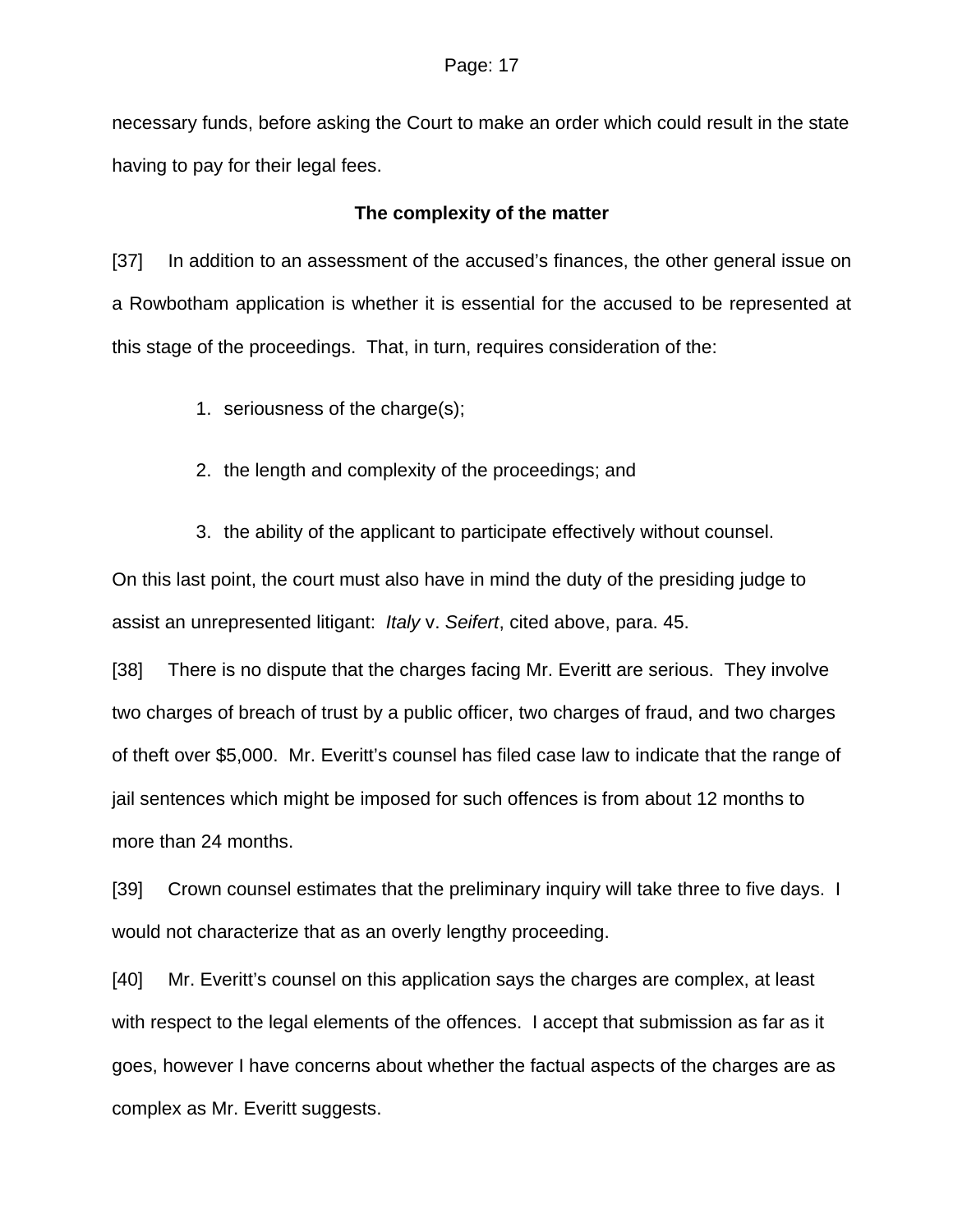[41] In his affidavit, he deposed:

"I have attempted to review the disclosure that has been provided to me. However, I am overwhelmed by the material as I am not sure what the legal significance of all the documents that have been provided to me. I do not understand how the documents that have been disclosed to me relate to the charges that I am facing."

Earlier, Mr. Everitt deposed that the disclosure which has been provided to him consists of one large binder plus six compact disks containing over 1,000 documents. He complained in cross-examination that some of the documents he has reviewed to date seem to be completely irrelevant to the charges. However, he concedes that he has not yet reviewed all the disclosure provided. I find this very puzzling given the heavy onus that Mr. Everitt has on this Rowbotham application. It seems to me to be a very weak submission to say that he is unable to understand the significance of the disclosure provided if he hasn't yet reviewed it. For example, Crown counsel pointed out to him on cross-examination that one of the CD's contains a summary of each of 56 files (I presume from the City of Dawson) at issue and in each case there is a statement in plain language explaining the nature of the particular allegations being made. Indeed, Crown counsel asked Mr. Everitt to review a paper version of the summarized allegations on one of these files and he had no difficulty understanding that information. Thus, had Mr. Everitt been more diligent in his preparation to date, he eventually would have reviewed this CD and, I expect, obtained an understanding of the allegations against him in every instance. The fact that he has not done so is even more surprising given the concession by his counsel that some form of an index of the disclosure has also been provided to Mr. Everitt identifying the contents of each particular item. It seems as though Mr. Everitt reviewed a few documents, could not fathom their significance, and simply threw his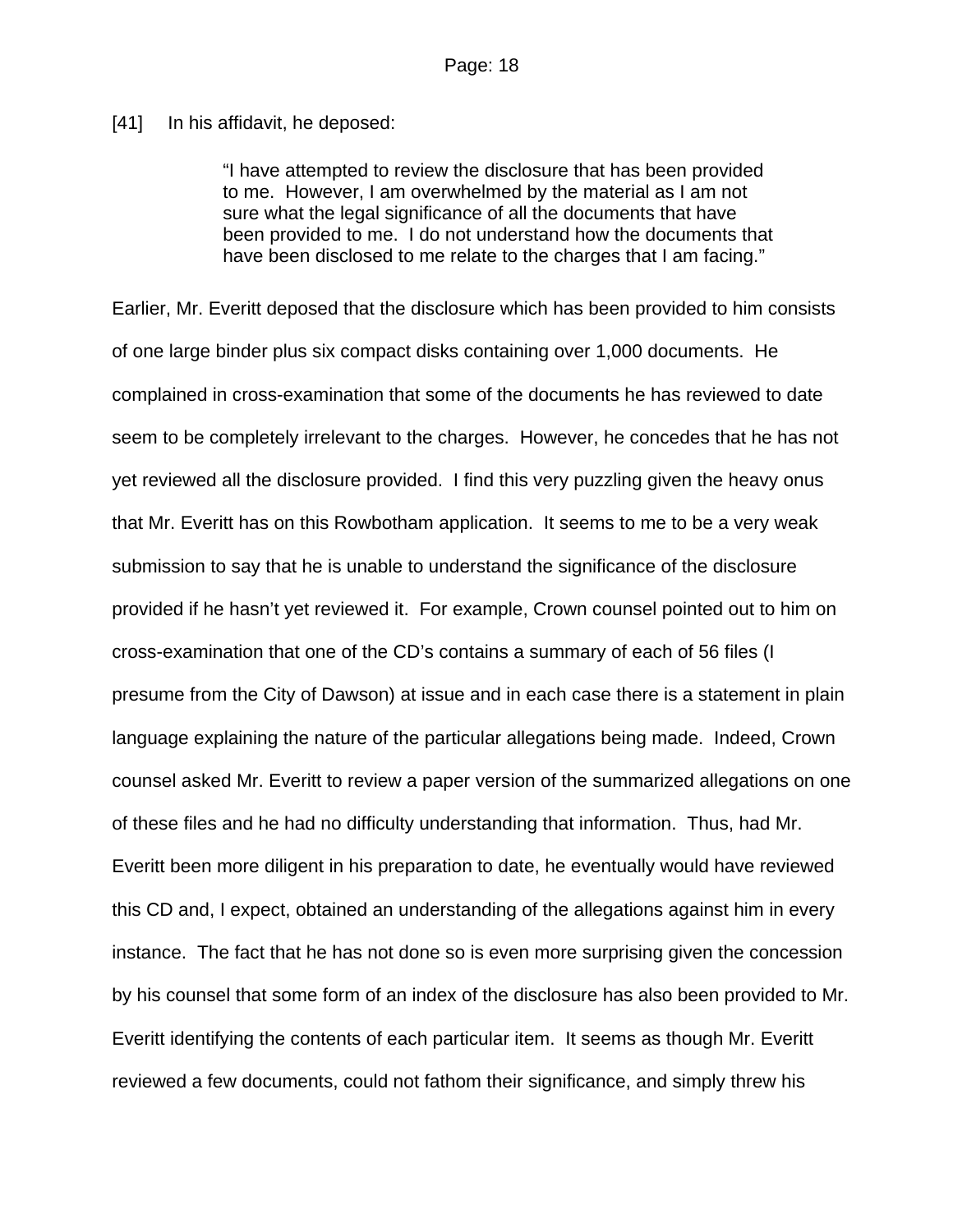hands up in exasperation without going any further. In my view, more diligence is required in that regard.

[42] With respect to Mr. Everitt's ability to defend himself at the preliminary inquiry stage, his counsel points out that he has no formal training in law or in municipal accounting practices. While that may be, he does have two years of college education and appears to be both articulate and intelligent. In addition, he was elected to the Dawson City council in 1989 and served as Mayor from 1996 until 2004, and thus has a total of 15 years experience as a City councillor and Mayor. I would therefore assume that most, if not all, of the documentation from the City relating to the charges would at least be familiar to him. Further, in cross-examination, Mr. Everitt conceded that his responsibilities as Mayor were very broad and included numerous matters of complexity, often requiring consultation with lawyers. Accordingly, I am satisfied that Mr. Everitt has the capacity to deal with his charges at the preliminary inquiry stage. In that regard, I agree with the approach taken by Groberman J. in *Newberry*, cited above, at paras. 16 and 17:

- "[16] The final issue is the complexity of the charges and the accused's capacity to deal with them. Without doubt, a conspiracy charge involving wiretap evidence, on its face, is a complex matter. The law in this area is not easily understood by a lay person and there are very serious complexities in multi-party criminal trials, particularly when the admissibility of evidence as against one or all may be of some considerable difficulty. In a conspiracy trial, of course, there is a difficulty of determining when evidence becomes admissible against each individual alleged co-conspirator. These issues are not, however, likely to arise in any stark form at the preliminary inquiry stage. Again, I differentiate between the preliminary inquiry and the trial in this regard.
- [17] The accused has a Grade 10 education and he has not had any formal education beyond that, beyond passing a realtor's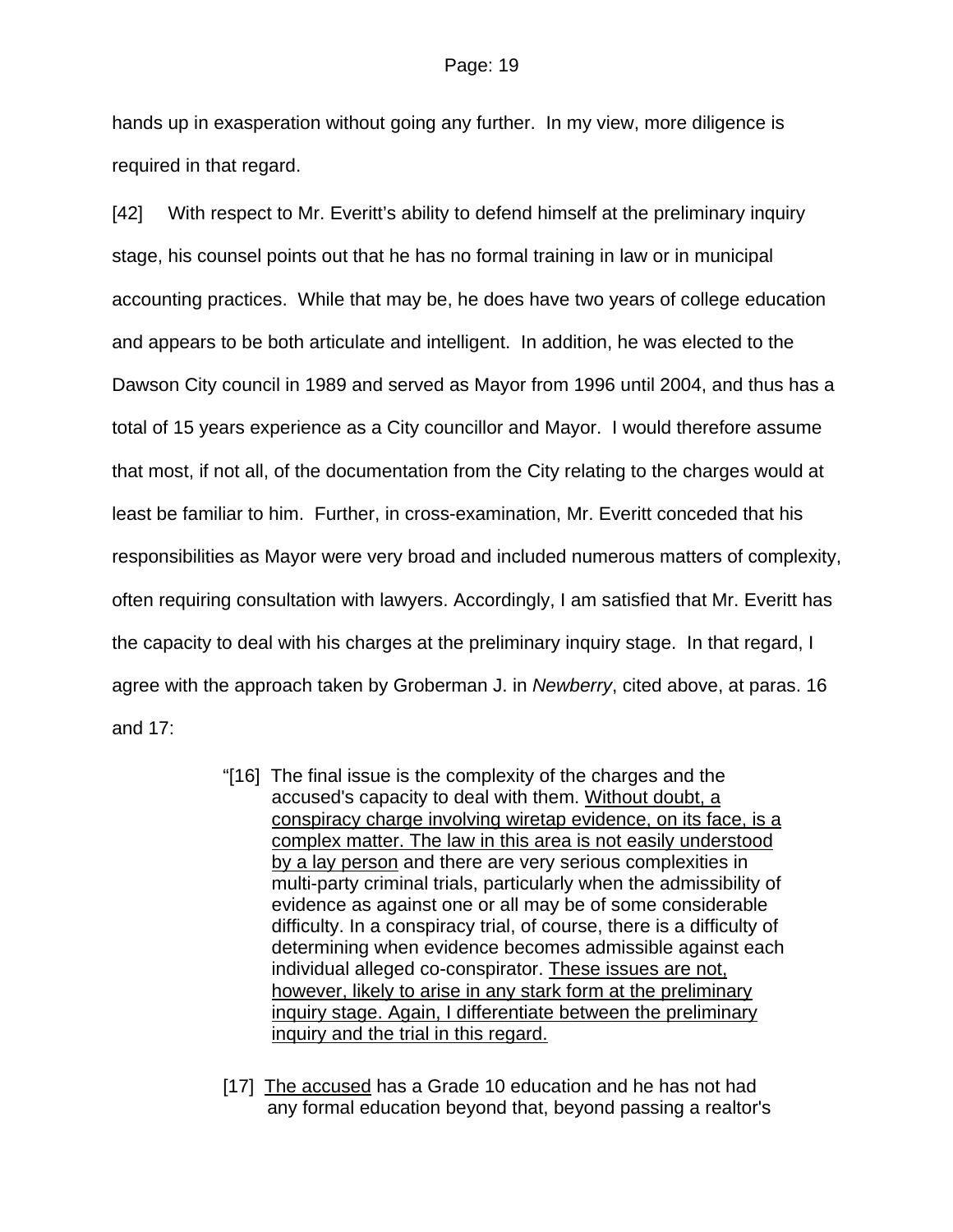course. He does, however, in his evidence before me, appear to be quite articulate. He is obviously a person of tremendous intelligence who is able to handle complex issues. He has apparently successfully practiced as a realtor for some period of time and he expects to be able to pass a real estate course. I am not saying that I expect that the accused necessarily would be able to, without the assistance of counsel, properly prepare for and present his case at trial. I am, however, of the view that the accused is capable of representing himself without further assistance at a preliminary inquiry." (my emphasis)

[43] It must also not be forgotten that the justice presiding at the preliminary inquiry will likely be able to provide some assistance to Mr. Everitt in procedural and evidentiary matters.

# **CONCLUSION**

[44] Mr. Everitt's counsel conceded that Rowbotham applications at the stage of the preliminary inquiry are unusual but not unheard of. Crown counsel pointed out that no cases have been discovered in which a Rowbotham order was made for the purposes of a preliminary inquiry. In *Newberry*, cited above, Groberman J. commented, at para. 4, that the court must look very closely at an application for counsel at a preliminary inquiry:

> "…The nature of the proceeding makes it less likely that a failure to have counsel at that stage of the proceedings will result in fundamental justice being denied. It is much more common, therefore, for these courts to be dealing with Rowbotham applications with respect to counsel at trial."

[45] In *Seifert*, Romilly J. noted, at para. 16, that a Rowbotham order is "an extraordinary remedy that should only be granted in rare and exceptional cases". Later, at para. 33, he referred to "the heavy burden" on a Rowbotham applicant to demonstrate that their financial circumstances warrant such an order. Mr. Everitt has failed to meet